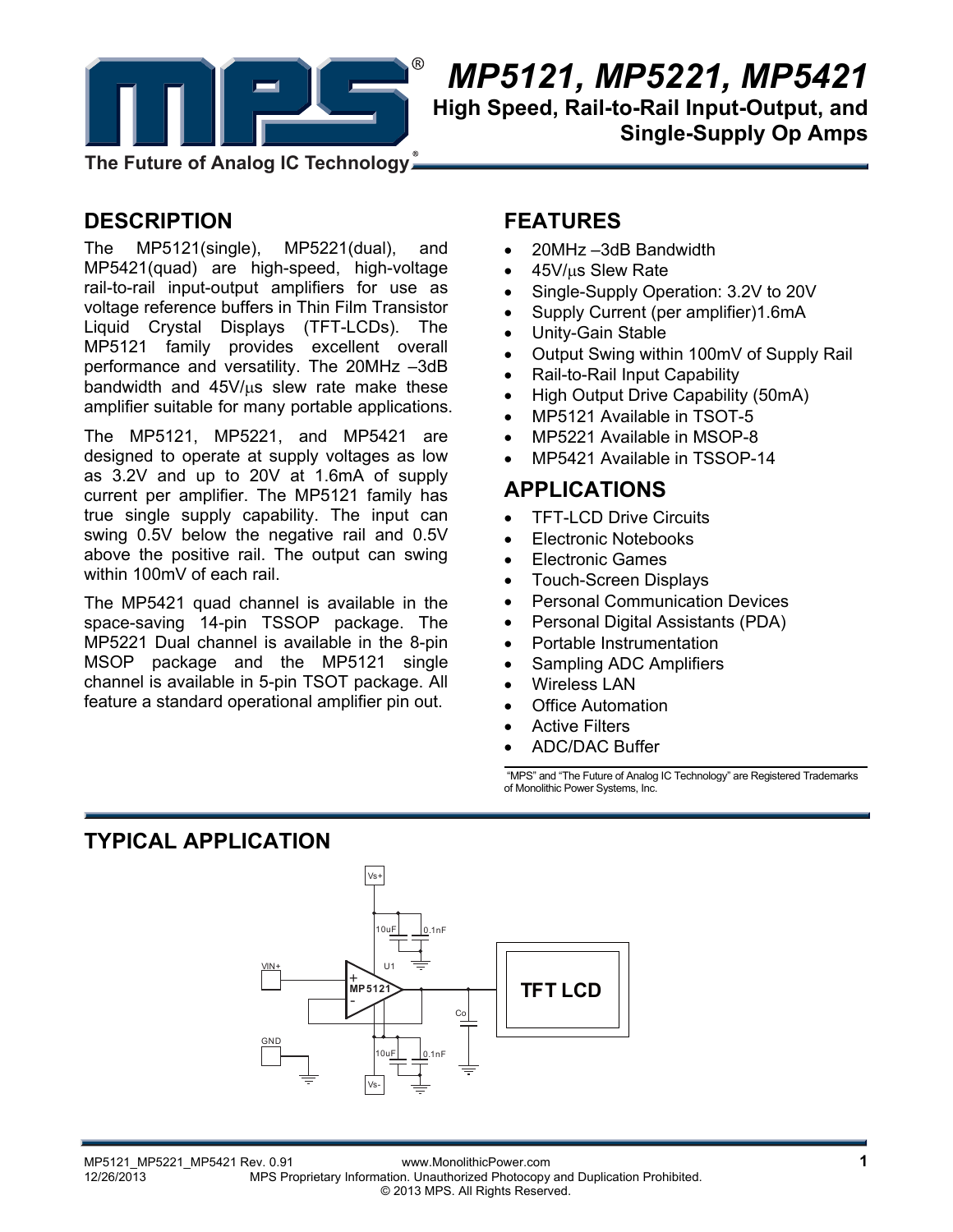

### **ORDERING INFORMATION**

| <b>Part Number</b> | Package  | <b>Top Marking</b> | Free Air Temperature $(T_A)$ |
|--------------------|----------|--------------------|------------------------------|
| $MP5121DJ^*$       | TSOT23-5 | 2R                 |                              |
| MP5221DK**         | MOSP-8   | 5221D              | –40°C to +85°C               |
| MP5421DM***        | TSSOP-14 | M5421DM            |                              |

\* For Tape and Reel, add suffix -Z (eg. MP5121DJ-Z). For RoHS Compliant Packaging, add suffix-LF (eg. MP5121DJ-LF-Z).

\*\* For Tape and Reel, add suffix -Z (eg. MP5221DK-Z). For RoHS Compliant Packaging, add suffix-LF (eg. MP5221DK-LF-Z). \*\*\* For Tape and Reel, add suffix -Z (eg. MP5421DM-Z). For RoHS Compliant Packaging, add suffix-LF (eg. MP5421DM-LF-Z).

**TOP VIEW TOP VIEW** +--  $-$  + +-- -- + + -- + +  $VOUT$ <sup>1</sup> **TOP VIEW** (14-PIN TSSOP) 1 4 3 2 8 VS+ 5 6 VINB- $\overline{7}$ 5 VOUT VS+ 4 2 VS-VIN+|3 <del>| July</del> 4 | VIN-VOUTA MP5121 (5-PIN TSOT) MP5421 MP5221 (8-PIN MSOP) VINA-VS-VOUTB VINB+ VINA+ 1  $\Box$ 3 2 VOUTA VINA-VS+ VINA+ VOUTB | 7 6  $VINB+ | 5$  10 14 VOUTD 11 12 13 8 9 VINB-VIND-VS-VIND+ VINC+ VOUTC VINC-

### **PACKAGE REFERENCE**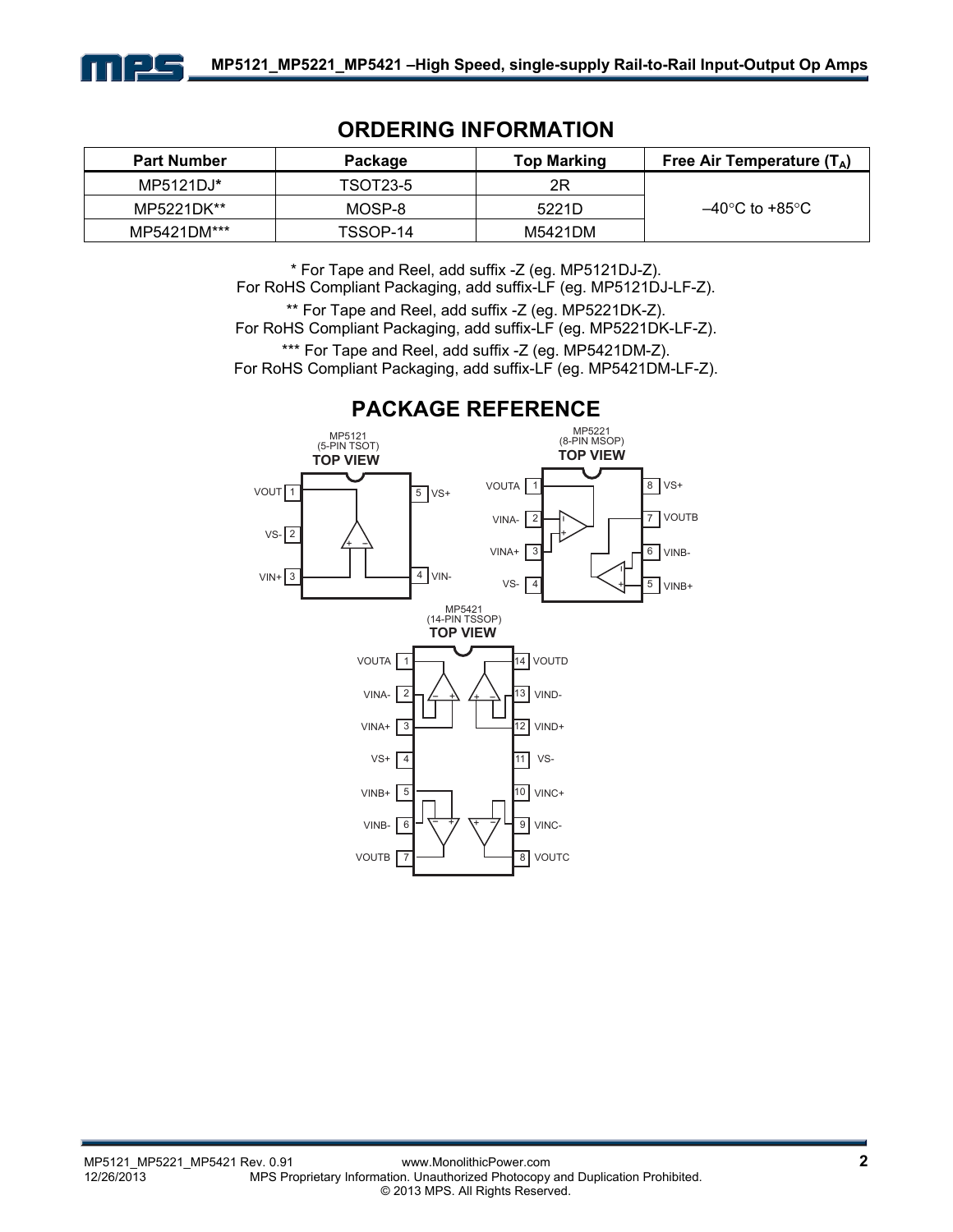### **ABSOLUTE MAXIMUM RATINGS** *(1)*  $(T_A=25^\circ C)$

| Single Supply Voltage V <sub>s</sub> -0.3V to +23V |  |
|----------------------------------------------------|--|
| Input Voltage $V_{S}$ - - 0.5V, $V_{S}$ + +0.5V    |  |
| Maximum Continuous Output Current                  |  |
|                                                    |  |
| Maximum Die Temperature +125°C                     |  |
| Storage Temperature -60°C to +150°C                |  |
| Ambient Operating Temp -40°C to +85°C              |  |
| Power Dissipation.  See Curves <sup>(2)</sup>      |  |

# *Recommended Operating Conditions (3)*

Single Power Supply Operation  $V_S$ 

| Operating Junct. Temp $(T_1)$ -40°C to +125°C           |  |  |
|---------------------------------------------------------|--|--|
| Thermal Resistance $^{(4)}$ $\theta_{JA}$ $\theta_{JC}$ |  |  |
|                                                         |  |  |
|                                                         |  |  |
|                                                         |  |  |

**Notes:** 

- 2) The maximum allowable power dissipation is a function of the maximum junction temperature  $T_J$  (MAX), the junction-toambient thermal resistance  $\theta_{JA}$ , and the ambient temperature TA. The maximum allowable continuous power dissipation at any ambient temperature is calculated by  $P_D$  (MAX) = (TJ)  $(MAX)-T_A)/\theta_{JA}$ . Exceeding the maximum allowable power dissipation will cause excessive die temperature, and the regulator will go into thermal shutdown. Internal thermal shutdown circuitry protects the device from permanent damage.
- 3) The device is not guaranteed to function outside of its operating conditions.
- 4) Measured on JESD51-7, 4-layer PCB

<sup>1)</sup> Exceeding these ratings may damage the device.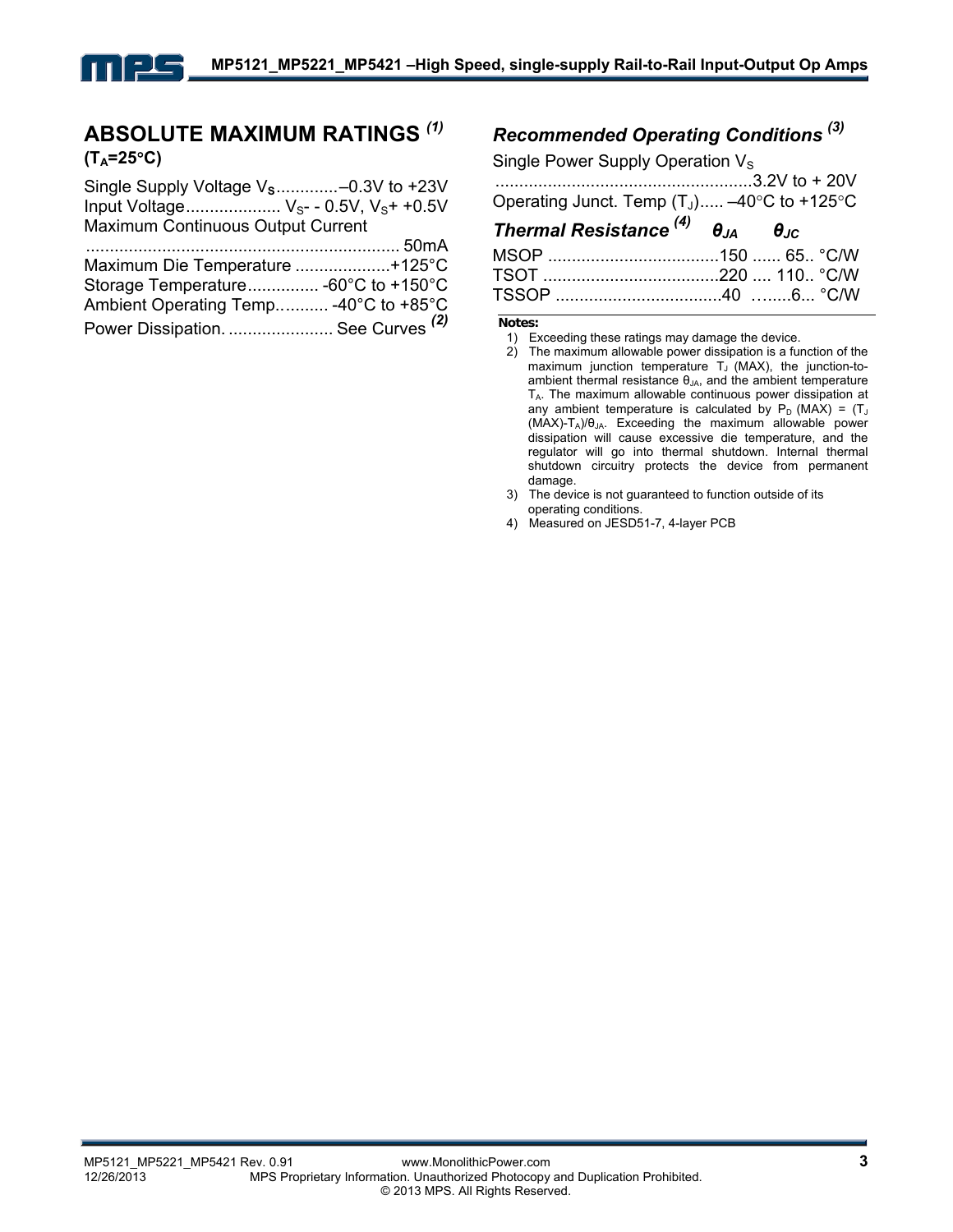## **ELECTRICAL CHARACTERISTICS**

1 | 2.5

 $V_s$  = 10V,  $V_{CM}$  = 5V,  $V_{OUT}$  = 5V, RL = 10kΩ and C<sub>L</sub> = 10pF, T<sub>A</sub> = T<sub>J</sub> = 25°C, unless otherwise noted.

| <b>Parameter</b>                          | Symbol         | <b>Condition</b>                                     | Min    | <b>Typ</b>     | <b>Max</b>     | <b>Units</b> |
|-------------------------------------------|----------------|------------------------------------------------------|--------|----------------|----------------|--------------|
| <b>INPUT CHARACTERISTICS</b>              |                |                                                      |        |                |                |              |
| Input Offset Voltage                      | $V_{OS}$       |                                                      |        | $\overline{2}$ | 20             | mV           |
| Average Offset Voltage<br><b>Drift</b>    | $TCV_{OS}$     |                                                      |        | 5              |                | $\mu$ /°C    |
| Input Bias Current                        | $I_{\text{B}}$ |                                                      |        | 0.5            | $\overline{2}$ | μA           |
| Input Impedance                           | $R_{IN}$       |                                                      |        | 1              |                | $G\Omega$    |
| Input Capacitance                         | $C_{IN}$       |                                                      |        | 1.35           |                | pF           |
| Common-Mode<br>Input<br>Range             | <b>CMIR</b>    |                                                      | $-5.5$ |                | $+5.5$         | $\vee$       |
| Common-Mode<br><b>Rejection Ratio</b>     | <b>CMRR</b>    | for $V_{\text{IN}}$ from -5.5V to +5.5V              | 60     | 85             |                | dB           |
| Open Loop Gain                            | $A_{VOL}$      | -4.5V ≤ $V_{OUT}$ ≤ +4.5V                            | 50     | 60             |                | dB           |
| <b>OUTPUT CHARACTERISTICS</b>             |                |                                                      |        |                |                |              |
| Output Swing Low                          | $V_{OL}$       | $I_L = -5mA$                                         |        | $-4.95$        |                | $\vee$       |
| Output Swing High                         | $V_{OH}$       | $I_1 = -5mA$                                         |        | 4.82           |                | $\vee$       |
| <b>Short Circuit Current</b>              | $I_{SC}$       | Sourcing                                             |        | 70             |                | mA           |
| POWER SUPPLY PERFORMANCE                  |                |                                                      |        |                |                |              |
| Power<br>Supply<br><b>Rejection Ratio</b> | <b>PSRR</b>    | $VS$ is moved from $\pm 2.25V$ to<br>±7.75V          | 70     | 95             |                | dB           |
| Supply<br>Current<br>(Per<br>Amplifier)   | $I_{\rm S}$    | No load                                              |        | 1.6            |                | mA           |
| <b>DYNAMIC PERFORMANCE</b>                |                |                                                      |        |                |                |              |
| Slew Rate (Rise/Fall)                     | <b>SR</b>      | $-4.0V \le V_{\text{OUT}} \le +4.0V, 20\%$<br>to 80% |        | 45             |                | $V/\mu s$    |
| Settling to +0.1% ( $A_V$ =<br>$+1)$      | $t_{\rm S}$    | $(AV = +1), VO = 2V step$                            |        | 500            |                | ns           |
| -3dB Bandwidth                            | <b>BW</b>      | $R_L$ = 10k $\Omega$ , $C_L$ = 10pF                  |        | 20             |                | <b>MHz</b>   |
| Gain-Bandwidth<br>Product                 | <b>GBWP</b>    | $R_L$ = 10k $\Omega$ , $C_L$ = 10pF                  |        | 14             |                | <b>MHz</b>   |
| Phase Margin                              | <b>PM</b>      | $R_L$ = 10k $\Omega$ , $C_L$ = 10pF                  |        | 50             |                |              |
| <b>Channel Separation</b>                 | <b>CS</b>      | $=$<br>5MHz (MP5221<br>&<br>MP5421 only)             |        | 70             |                | dB           |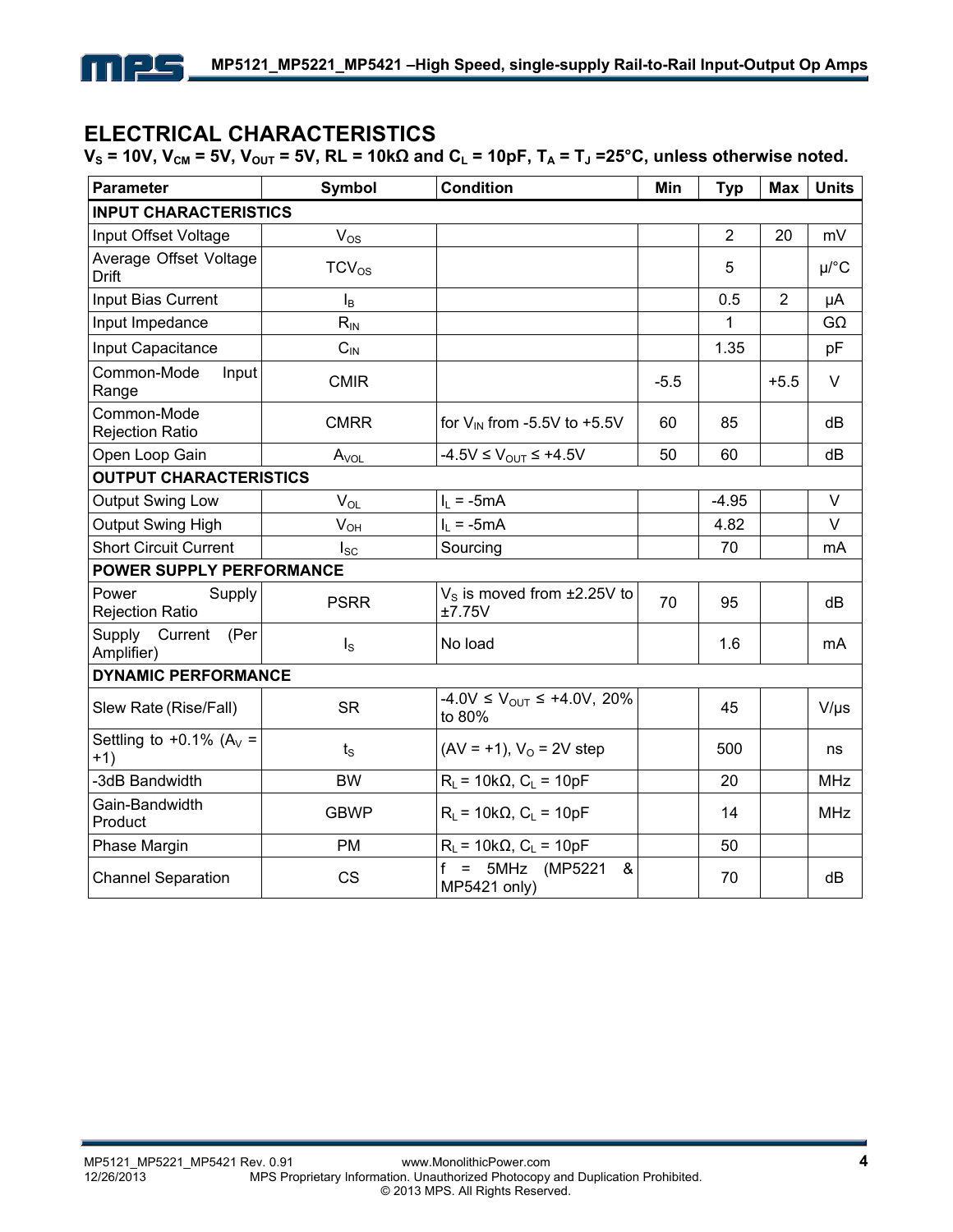## **ELECTRICAL CHARACTERISTICS** *(continued)*

1 | 2.5

### $V_s = 20V$ ,  $V_{CM} = 10V$ ,  $V_{OUT} = 10V$ ,  $RL = 10kΩ$  and  $C_L = 10pF$ ,  $T_A = 25°C$ , unless otherwise noted.

| <b>Parameter</b>                        | Symbol                     | <b>Condition</b>                                     | Min | <b>Typ</b>     | <b>Max</b>     | <b>Units</b>           |
|-----------------------------------------|----------------------------|------------------------------------------------------|-----|----------------|----------------|------------------------|
| <b>INPUT CHARACTERISTICS</b>            |                            |                                                      |     |                |                |                        |
| Input Offset Voltage                    | $V_{OS}$                   |                                                      |     | $\overline{2}$ | 20             | mV                     |
| Average Offset Voltage<br><b>Drift</b>  | $TCV_{OS}$                 |                                                      |     | 5              |                | $\mu$ <sup>o</sup> $C$ |
| Input Bias Current                      | $I_{\mathsf{B}}$           |                                                      |     | 0.5            | $\overline{2}$ | μA                     |
| Input Impedance                         | $R_{IN}$                   |                                                      |     | 1              |                | $G\Omega$              |
| Input Capacitance                       | $C_{IN}$                   |                                                      |     | 1.35           |                | pF                     |
| Common-Mode<br>Input<br>Range           | <b>CMIR</b>                |                                                      |     | ±8             |                | $\vee$                 |
| Common-Mode<br><b>Rejection Ratio</b>   | <b>CMRR</b>                | for $V_{IN}$ from -8V to +8V                         | 60  | 85             |                | dB                     |
| Open Loop Gain                          | $A_{VOL}$                  | $-9V \leq V_{\text{OUT}} \leq +9V$                   | 50  | 60             |                | dB                     |
| <b>OUTPUT CHARACTERISTICS</b>           |                            |                                                      |     |                |                |                        |
| Output Swing Low                        | $\mathsf{V}_{\mathsf{OL}}$ | $I_L = -5mA$                                         |     | $-4.95$        |                | $\vee$                 |
| Output Swing High                       | $V_{OH}$                   | $I_L = -5mA$                                         |     | 4.82           |                | V                      |
| <b>Short Circuit Current</b>            | $I_{SC}$                   | Sourcing                                             |     | 70             |                | mA                     |
| <b>POWER SUPPLY PERFORMANCE</b>         |                            |                                                      |     |                |                |                        |
| Power Supply Rejection<br>Ratio         | <b>PSRR</b>                | $VS$ is moved from $\pm 2.25V$ to<br>±7.75V          | 70  | 95             |                | dB                     |
| Supply<br>Current<br>(Per<br>Amplifier) | $I_{\rm S}$                | No load                                              |     | 1.6            |                | mA                     |
| <b>DYNAMIC PERFORMANCE</b>              |                            |                                                      |     |                |                |                        |
| <b>Slew Rate</b>                        | <b>SR</b>                  | $-4.0V \le V_{\text{OUT}} \le +4.0V, 20\%$<br>to 80% |     | 45             |                | $V/\mu s$              |
| Settling to +0.1% ( $A_V$ =<br>$+1)$    | $t_{\rm S}$                | $(AV = +1), VO = 2V step$                            |     | 500            |                | ns                     |
| -3dB Bandwidth                          | <b>BW</b>                  | $R_L$ = 10k $\Omega$ , $C_L$ = 10pF                  |     | 20             |                | <b>MHz</b>             |
| Gain-Bandwidth<br>Product               | <b>GBWP</b>                | $R_1 = 10k\Omega$ , $C_1 = 10pF$                     |     | 14             |                | <b>MHz</b>             |
| Phase Margin                            | <b>PM</b>                  | $R_L$ = 10k $\Omega$ , $C_L$ = 10pF                  |     | 50             |                |                        |
| <b>Channel Separation</b>               | <b>CS</b>                  | 5MHz (MP5221<br>$=$<br>&<br>MP5421 only)             |     | 70             |                | dB                     |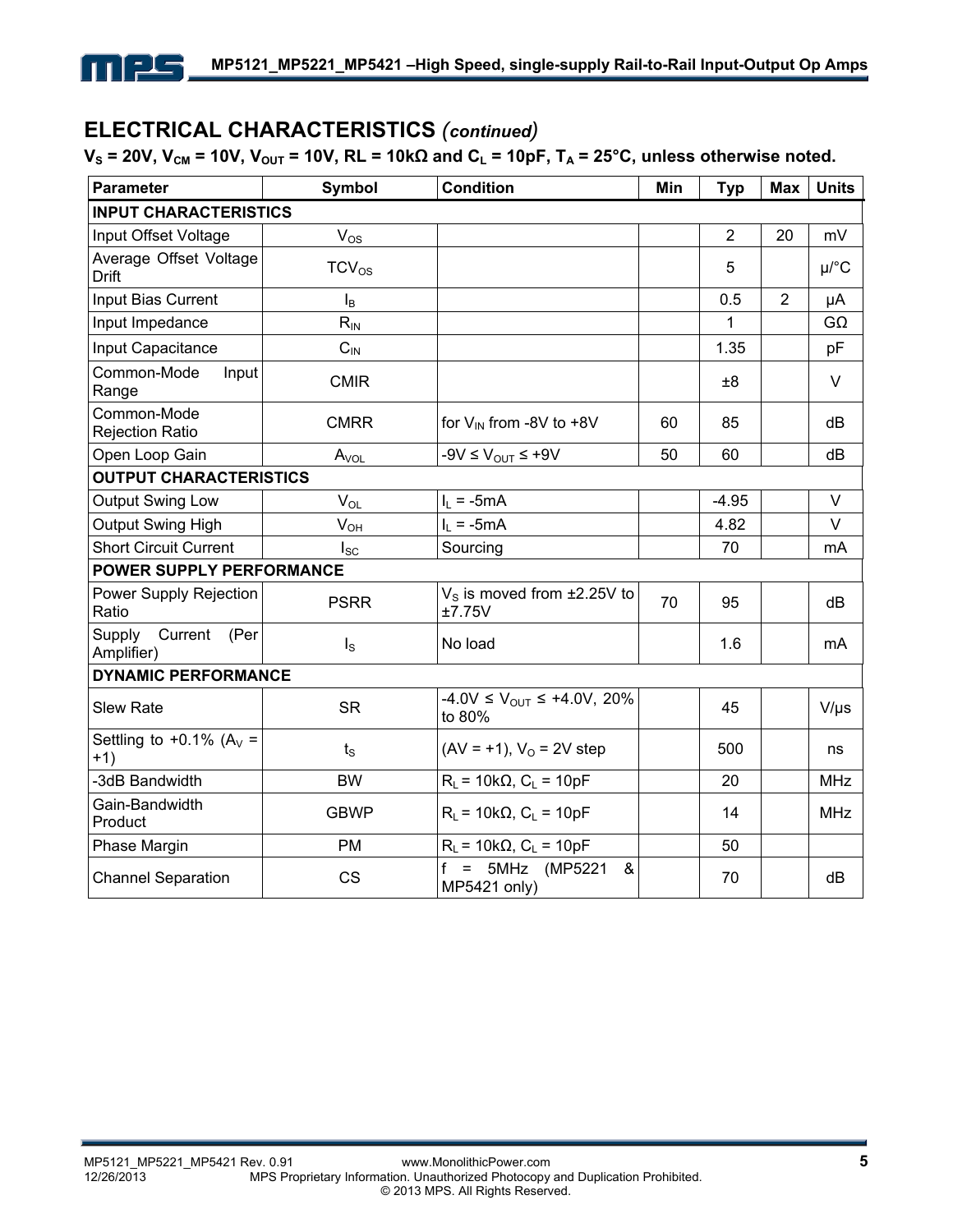## **TYPICAL PERFORMANCE CHARACTERISTICS**

**V<sub>S+</sub>=5V, V<sub>S-</sub>=-5V, R<sub>L</sub>=10KΩ, C<sub>L</sub>=12pF, T<sub>A</sub>=25°C, unless otherwise noted.** 

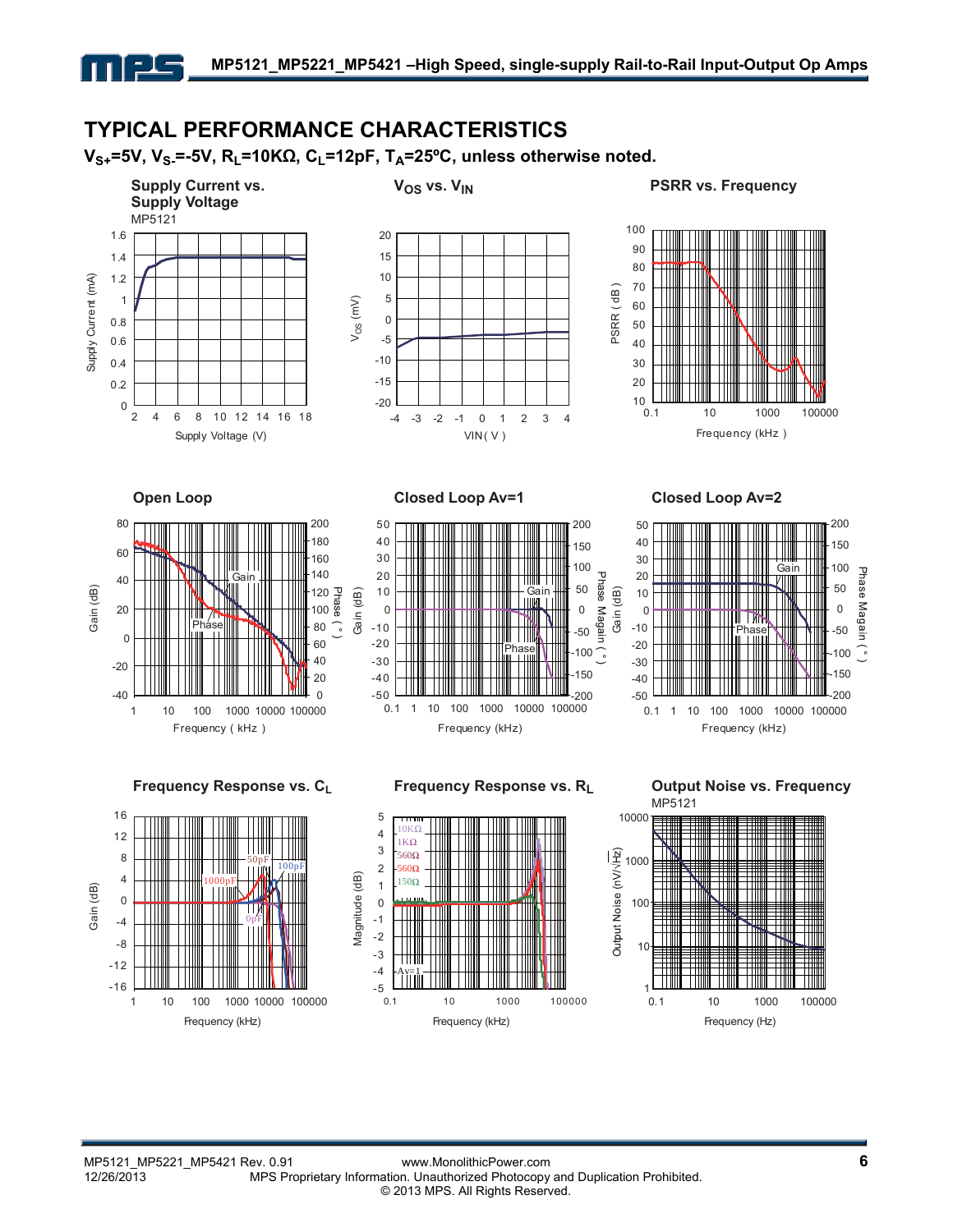## **TYPICAL PERFORMANCE CHARACTERISTICS** *(continued)*

V<sub>S+</sub>=5V, V<sub>S</sub> =-5V, R<sub>L</sub>=10KΩ, C<sub>L</sub>=12pF, T<sub>A</sub>=25<sup>o</sup>C, unless otherwise noted. **Small Signal Pulse Response Small Signal Pulse Response Small Signal Pulse Response**  $V_{s+}$ =+1.2V, V<sub>s</sub> = 1.2V, V<sub>IN</sub>=±0.1V, A<sub>V</sub>=6  $V_{s+}$ =+1.2V, V<sub>s</sub> =-1.2V, V<sub>IN</sub>=±0.1V, A<sub>V</sub>=-5  $V_{IN}$ =±50mV, A<sub>V</sub>=+1  $V_{IN}$ 0.1V/div  $V_{S^+}$ <br>2V/div  $V_{IN}$ <br>0.1V/div  $2V/div$  B  $V_{\text{IN}}$ 0.1V/div VOUT 50mV/div V<sub>OUT</sub> 0.5V/div **VOUT** 0.5V/div

2µs/div

**Rail to Rail Operation Response**  $V_{s+}$ =+1.2V, V<sub>s</sub> =-1.2V, V<sub>IN</sub>=±0.24V, A<sub>V</sub>=-5



**Small Signal Pulse Response**  $V_{1N} = \pm 0.8V$ , A<sub>V</sub>=+6

4µs/div



**Large Signal Pulse Response**  $V_{IN} = \pm 3V$ ,  $A_V = +1$ 

200ns/div



**Rail to Rail Operation Response**  $V_{IN}$ =±5V, A<sub>V</sub>=1



**Rail to Rail Output Response**  $V_{s+}$ =+1 2V, V<sub>s</sub> = 1 2V, V<sub>IN</sub>=±0 22V, A<sub>V</sub>=-5





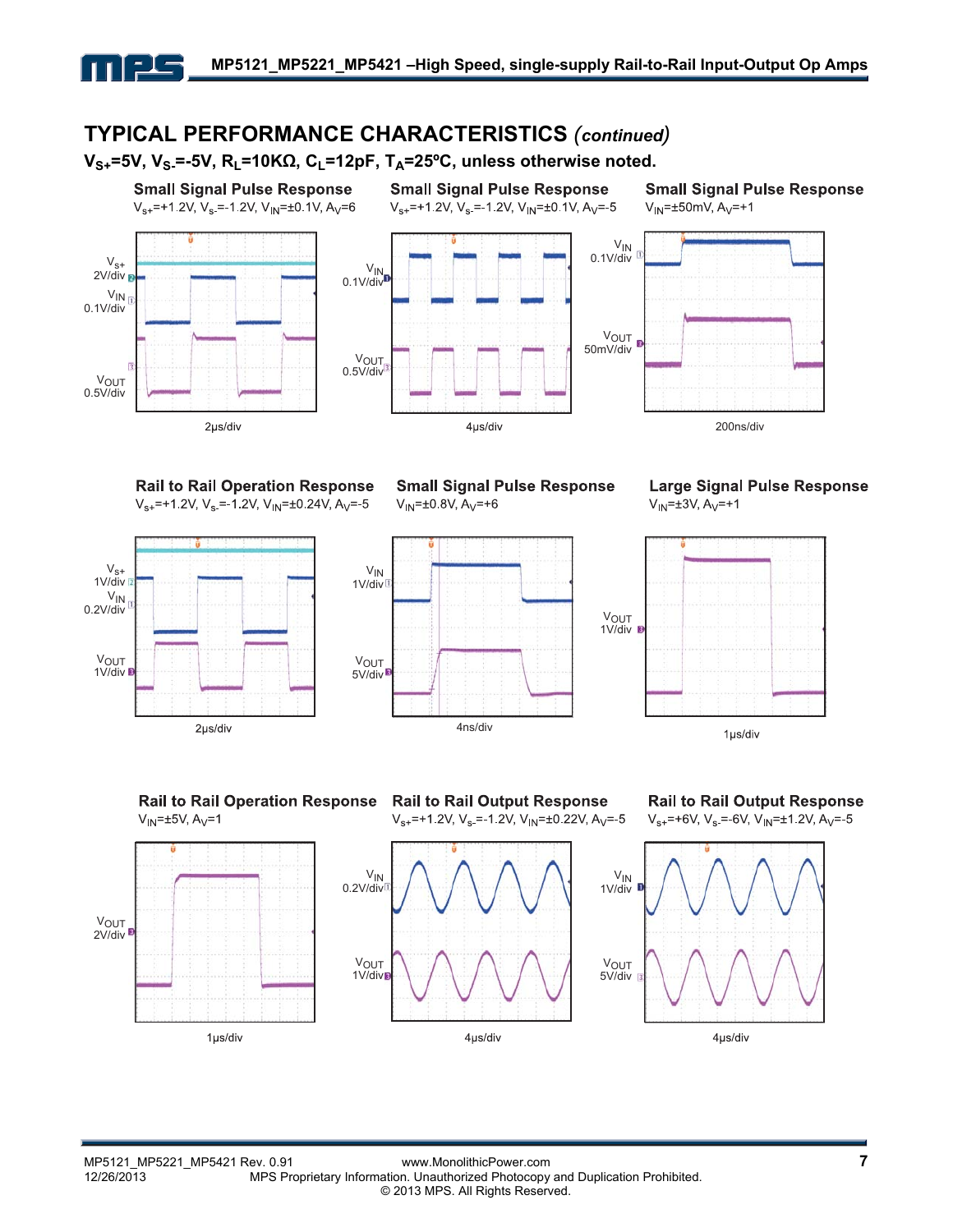## **OPERATION DESCRIPTION**

The MP5121/MP5221/MP5421 are high-speed, high slew rate, rail-to-rail input-output operational amplifiers. These devices can operate up to 50mA output current and 20MHz bandwidth.

## **INPUT**

The MP5X21 can operate with inputs from rail to rail. It does this through the use of two differential pairs. A traditional PNP differential pair is used from 0.5V below the negative rail to 1V below the positive rail. At that point the input is switched to a NPN differential pair to operate up to 0.5V above the positive rail. The transition from one input differential pair to the other can cause distortion. Inputs near the rails can also cause distortion and degradation of other specifications.

## **OUTPUT**

### **Current Rating**

The MP5X21 can sink or source 50mA. It can provide high values of peak current, and much reduced value of average current. When the output voltages are near the rails the ability to provide current will be reduced.

#### **Output Power**

Make sure that the rms power is such that the die junction temperature will remain below 125ºC

#### **Power Requirements**

The MP5X21 operates from a voltage supply, of ±Vs and ground, or from a Vs split supply. Single-ended voltage range is +3.2V to +20V.

#### **PSRR and Noise**

A common figure of merit is the PSRR (Power Supply Rejection Ratio). The PSRR is a measure of how much noise gets from the supply rails into the output. Notice that the PSRR falls with increasing frequency. In order to have good PSRR the ripple voltages and frequencies of the systems switching power supplies should be measured. If the PSRR is not acceptable, inductors can be inserted in series with the power supply rails to provide improved PSRR. Also make sure there are no transients created on the power supply lines when the MP5X21 load current changes suddenly. This can damage the part.

#### **Transients**

In addition to the ripple and noise on the power supplies, there are also transient voltage changes. This can be caused by another device on the same power supply suddenly drawing current or suddenly stopping a current draw. The design engineer should insure that there are no damaging transients induced on the power supply lines when the op amp suddenly changes current delivery.

## **LAYOUT**

#### **Ground Plane**

Connect the opamp to a ground plane rather than ground traces for very low impedance. If this is not possible then make the ground traces as fat and short as possible.

#### **Decoupling**

High performance devices such as the MP5X21, with high slew rates and high currents, need large decoupling capacitors. These should be placed as close to the supply pins as possible. Use ground and power planes to make these decoupling capacitors as effective as possible. If that is not realistic then make the ground and power traces as thick and short as possible.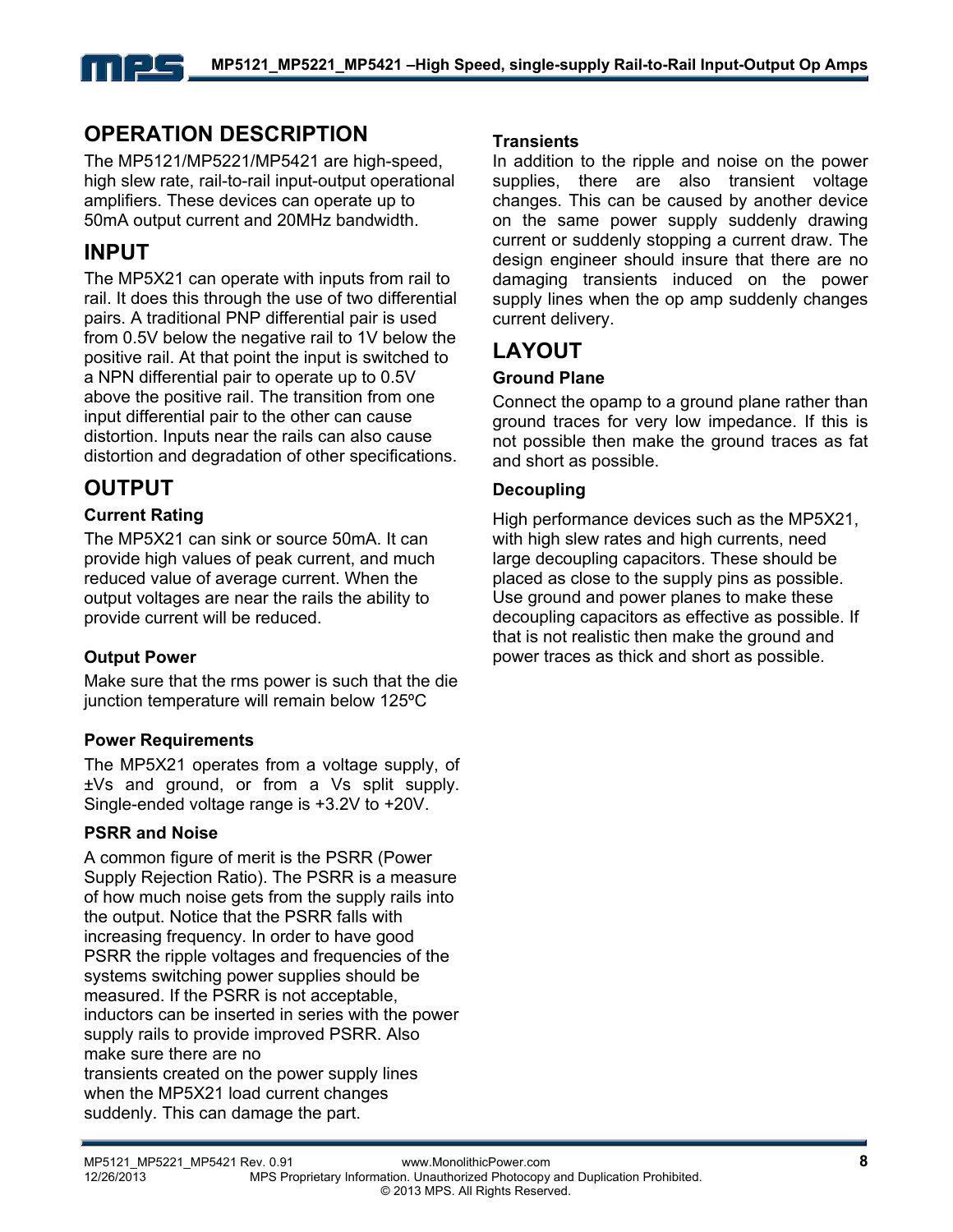

**TSOT23-5** 

### **PACKAGE INFORMATION**



**TOP VIEW**









#### **NOTE:**

**1) ALL DIMENSIONS ARE IN MILLIMETERS.**

**SEE DETAIL "A"**

- **2) PACKAGE LENGTH DOES NOT INCLUDE MOLD FLASH, PROTRUSION OR GATE BURR.**
- **3) PACKAGE WIDTH DOES NOT INCLUDE INTERLEAD FLASH OR PROTRUSION.**
- **4) LEAD COPLANARITY (BOTTOM OF LEADS AFTER FORMING) SHALL BE 0.10 MILLIMETERS MAX.**
- **5) DRAWING CONFORMS TO JEDEC MO-193, VARIATION AA.**
- **6) DRAWING IS NOT TO SCALE.**

**0.09 0.20**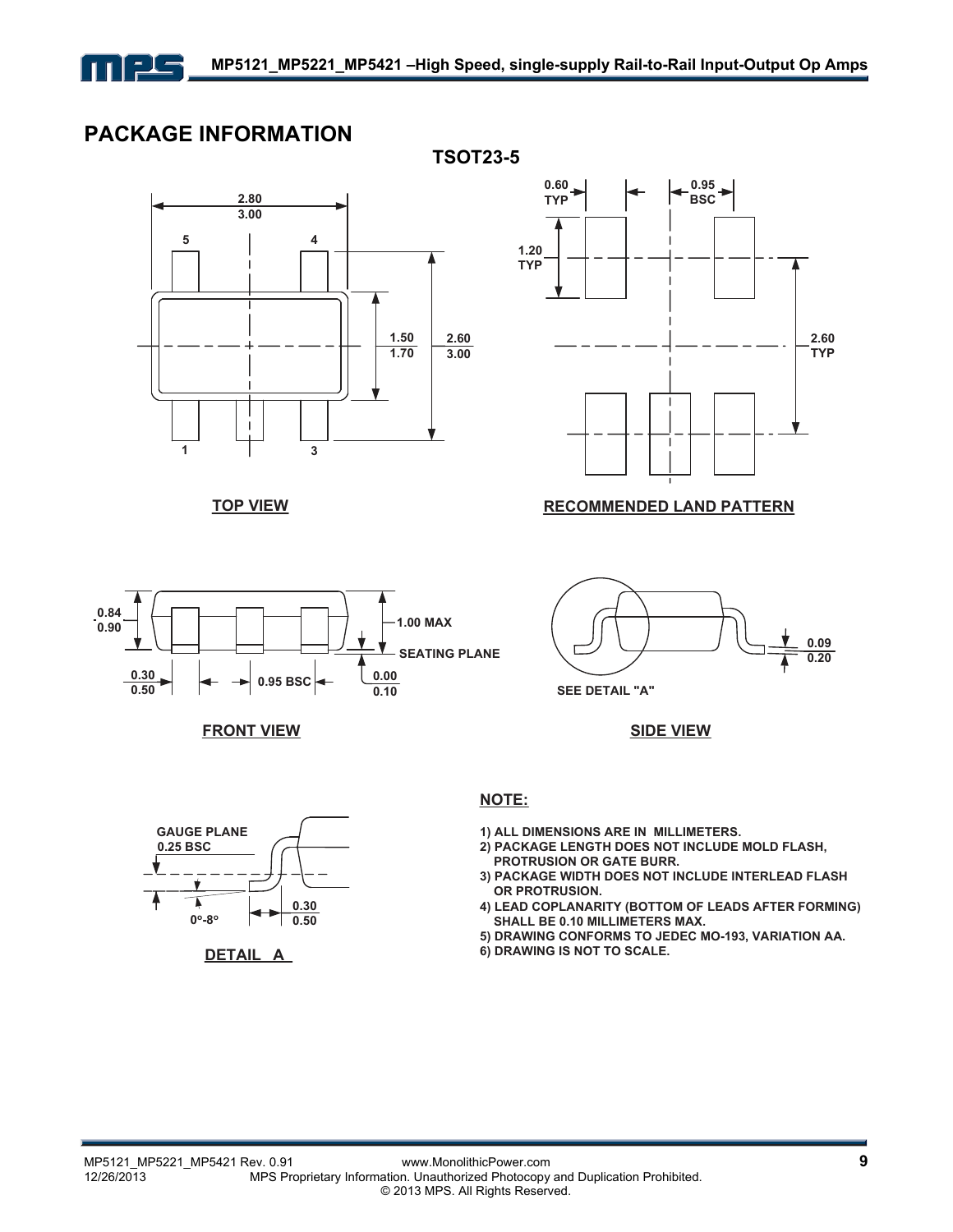

## **PACKAGE INFORMATION**